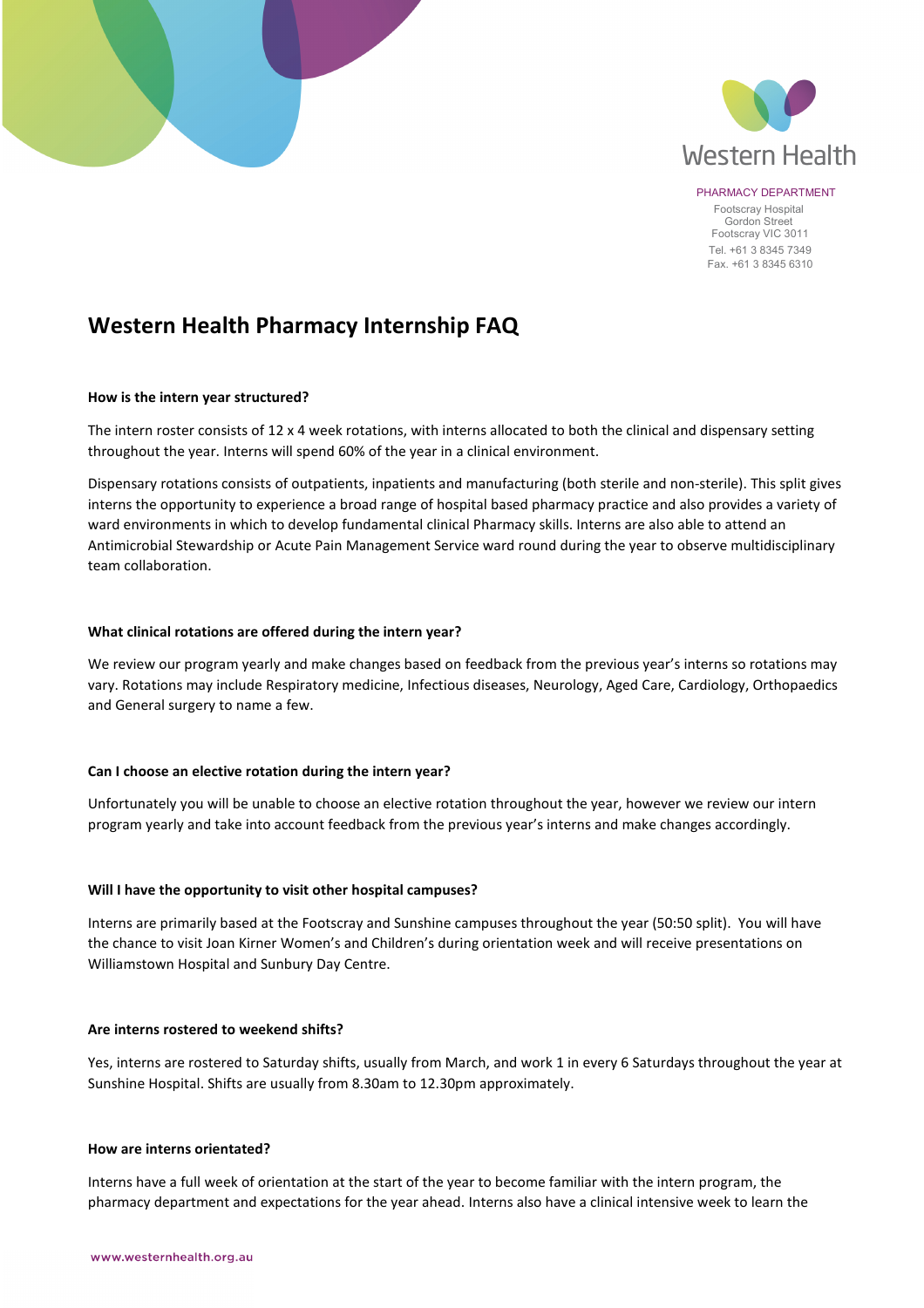basics of clinical pharmacy prior to their ward rotations and also a manufacturing intensive training week to learn aseptic techniques prior to their manufacturing rotation.

### **Do you have a mentor program?**

Each intern is mentored by early career pharmacist who recently completed their internship at Western Health & who will be a form of support throughout the year. Interns also have 3 to 4 intern preceptors and the Senior Education Pharmacist who is also available to provide educational and emotional support throughout the year.

#### **Are there any practice exams to prepare for the end of year Pharmacy Board oral Exam?**

We run 5 to 6 oral practice exams for each intern throughout the year. These are run under board exam conditions with 2 Pharmacists supervising and providing invaluable feedback in order to prepare interns for the final exam.

Practice exams are reviewed and updated each year to refresh content and ensure it is up to date.

## **Is there any preparation for the mid-year APCAT written exam?**

We have a full day of study dedicated to APCAT exam as well as 1 additional tutorial. The APCAT study day is run by the Education Pharmacist, Preceptor Pharmacists and newly qualified Pharmacists. Preparations consists of multiple choice questions, short answer questions and calculations.

#### **How often are intern tutorials run and what topics are covered?**

Intern tutorials run once weekly every Thursday from 4pm to 5.30pm throughout the year. Tutorial topics focus on a broad variety clinical disease states (applicable to both hospital and community pharmacy practice) and pharmacy law.

The tutorials are run by 3 preceptors and also involve senior specialised pharmacists where applicable.

#### **Can I take annual leave during my intern year?**

Yes, interns are entitled to 5 weeks of annual leave per the current enterprise bargaining agreement however interns usually accumulate their leave to ensure they reach their supervised practice hours prior to exams satisfactorily. On average, most interns take a total of 1 week of leave during internship.

#### **Does Western Health offer the Monash Intern Foundation Program (IFP)?**

Yes, Western Health offer Monash Intern Training and Intern Foundation Program.

#### **Are there opportunities to undertake research at Western Health?**

Western Health is passionate about research and a research project can be undertaken as part of the Monash Intern Foundation Program.